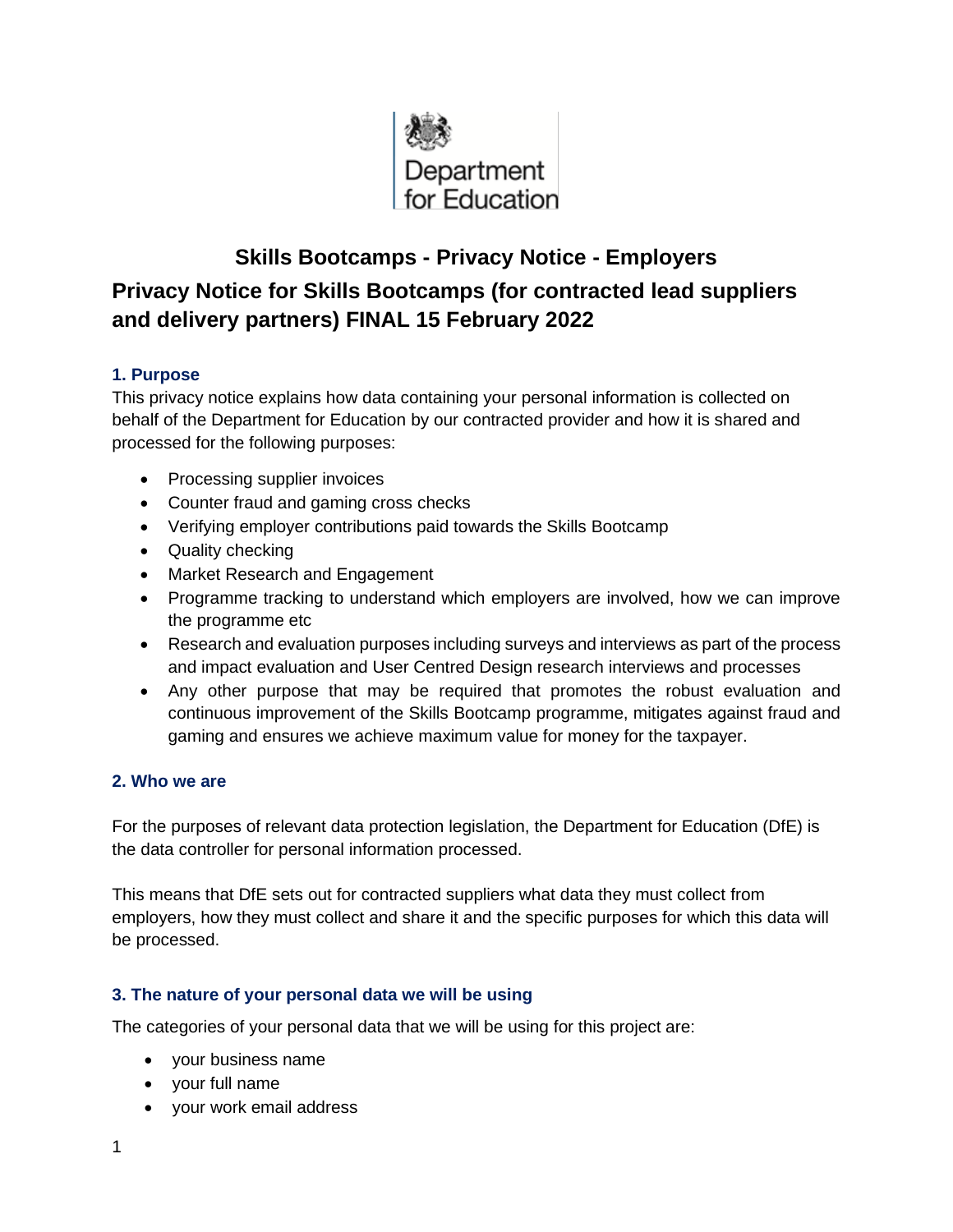• your work telephone number

You should note that our use of your personal data is limited to processing for the purposes listed above in relation to you in your role as an employer or your role working for an employer in relation to the Skills Bootcamp.

#### **4. How we expect providers to collect your data**

When suppliers contracted to DfE or any of their delivery partners contact employers, we expect them to email this privacy notice to you and to read to you a summary script to outline what data we will collect, why and for what purposes and to secure your agreement to collect and share the data in the ways set out. Furthermore, we expect suppliers to confirm to DfE that they have secured your agreement to collect and share your data and to allow DfE to process it, prior to sharing the data with us.

#### **5. Why we ask providers to collect your personal information on our behalf**

## a. Processing supplier invoices

This data is used to check if the participants who are registered on the course are genuine, that they complete the course, that the interviews with employers listed are evidenced and that employers who recruit from the programme are identified. This ensures that DfE pays the correct amount of funding on each payment milestone to suppliers. We ask for the contact details (business name, contact person, email address and telephone number) of the employers listed so that we can cross check the information that the supplier has provided. This is done through sampling surveys or a telephone call to some of the employers listed.

## b. Counter fraud and gaming cross checks

This same process as in 2a feeds into our counter-fraud strategy as this cross checking allows us to identify potentially fraudulent activity and to follow up any irregularities that we find.

## c. Verifying employer contributions paid towards the Skills Bootcamp

As part of the Skills Bootcamp programme, where an employer wants to train their own employees on the Skills Bootcamp, we expect an employer contribution of 30% from employers (from April 2023 for any new contracts, this reduced to 10% for small medium sized enterprises (SMEs). We use the employer data submitted on the data collection sheets to check which Skills Bootcamps should include an employer contribution in order to pay the correct (reduced amount) to the supplier.

## d. Quality checking

A part of our quality assurance processes, our Quality Assurance team will access the employer contact details we hold to ask employers to participate in sample interviews to check that the Skills Bootcamps suppliers are delivering the quality we expect. This is especially important as Skills Bootcamps is a new programme and not yet under the Ofsted inspection regime.

e. Market Research, engagement and programme tracking to understand which employers are involved, how we can improve the programme etc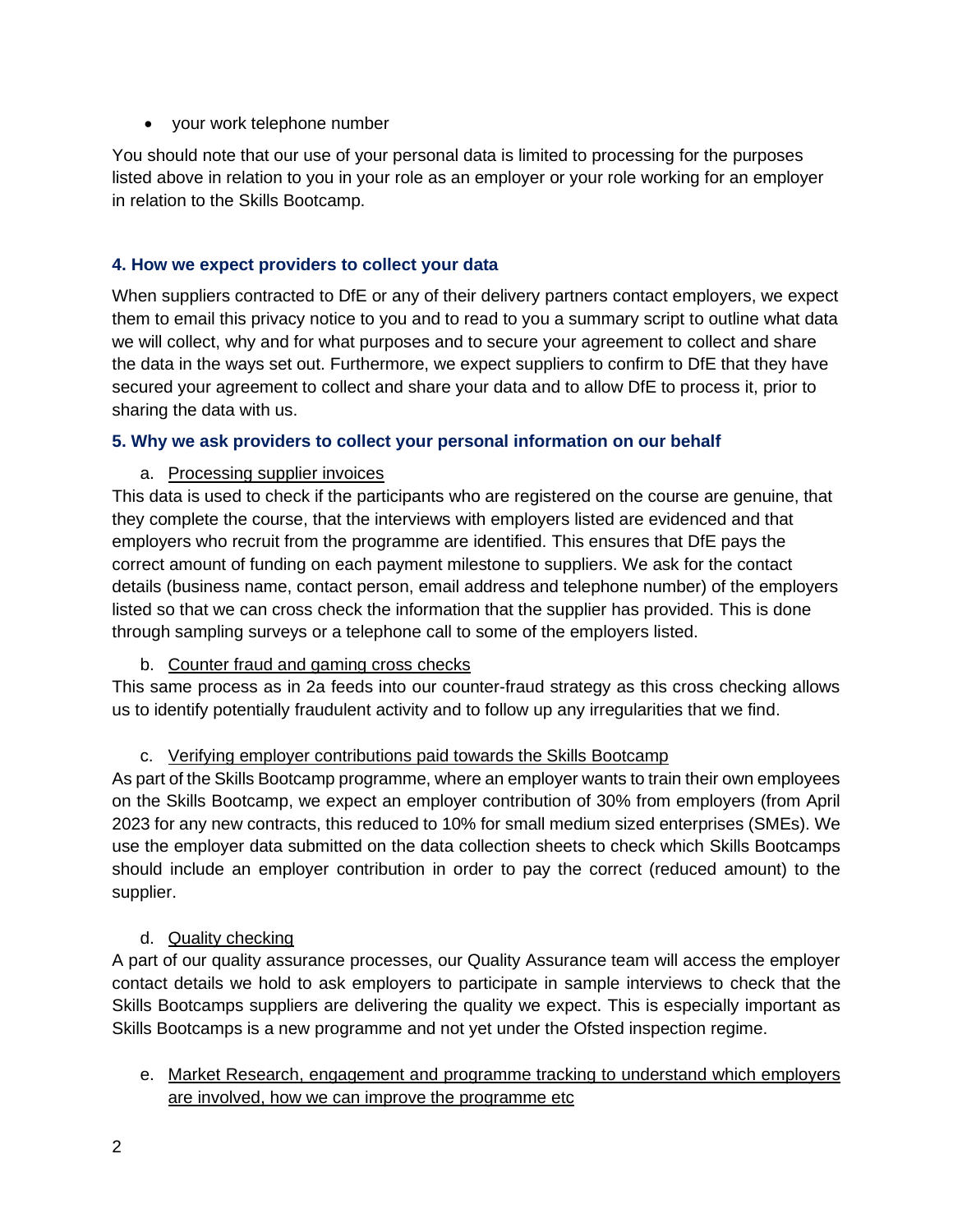As part of policy development, we use the employer contact details we hold to support our ongoing employer engagement activity to understand the needs of employers and how we can optimise the design of Skills Bootcamps. We also use the contact details to invite employers to events such as roundtables and market engagement.

f. Research and evaluation purposes including surveys and interviews as part of the process and impact evaluation and User Centred Design interviews and processes.

We are collecting data on Skills Bootcamp employers to help the DfE understand how well the courses are working and if they are achieving their outcomes. This is important because it allows us to be transparent about how government spends public money and measures the impact that policies are having, as well as helping us make improvements to future training courses.

We may also request your participation in interviews and surveys as part of the evaluation of the programme.

g. From time to time, there may be other purposes that we need to process your data. This includes any other purpose that may be required that promotes the robust evaluation and continuous improvement of the Skills Bootcamp programme, mitigates against fraud and gaming and ensures we achieve maximum value for money for the taxpayer. We will only process your data where data protection legislation allows us to do so.

## **6. Our legal basis for collecting your personal information.**

When we collect personal information we only collect only the minimum level of data required. In order for our use of your personal data to be lawful, we need to meet conditions in the data protection legislation. We must have a legal basis for collecting your personal information. The lawful basis we use is:

Article 6 (1)(f): processing is necessary for the purposes of the legitimate interests pursued by DfE as the data controller.

## **7. How we use your personal information**

Personal information collected from employers is treated as confidential and collected only for the purposes set out in point 5. Any information shared publicly will be anonymised so you cannot be identified.

DfE (and its contracted research organisation) will use the data for policy development and to help improve education services. We may publish the findings for use by other relevant organisations and for the purposes of transparency in how we are using public funds. None of your individualised data will be identified.

# **8. Who we will make your personal data available to**

We sometimes need to make personal data available to other organisations. These include contracted partners whom we may employ to process your personal data on our behalf and/or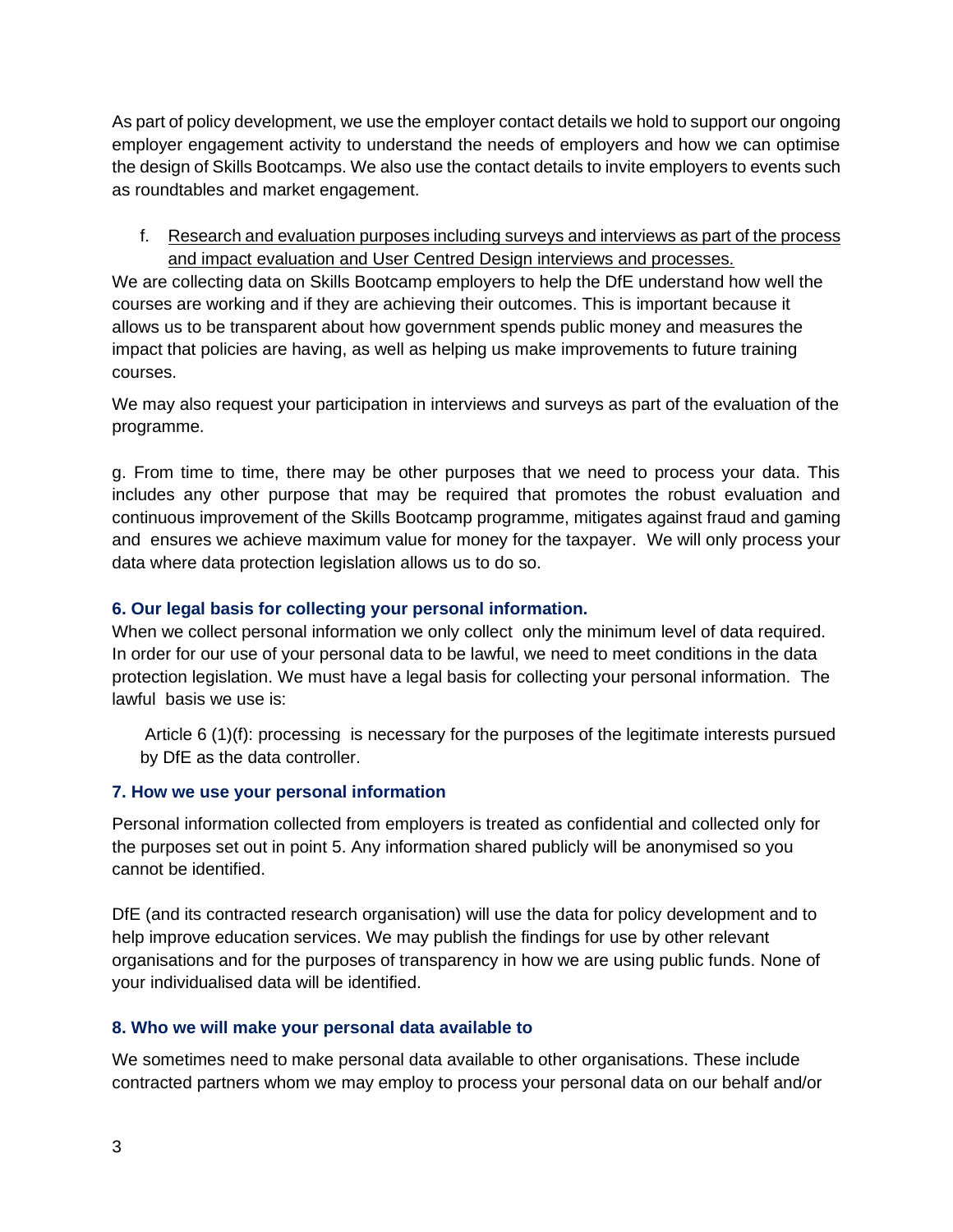other organisations (with whom we need to share your personal data for specific purposes, including research and evaluation).

Where we need to share your personal data with others, we ensure that this sharing complies with data protection legislation. For the purposes of this project, we need to share your personal data with external evaluators working for DfE under contract who may:

• Contact you directly to invite you to take part in research (e.g. qualitative interviews and/or surveys) to understand your experience with Skills Bootcamps. Participation in the research is voluntary. If you do not want to participate in these interviews/surveys, you can request this from our 3<sup>rd</sup> party contractor if you are contacted.

#### **9. How long we will keep your personal data**

We will keep your personal data in its original format for a maximum of 7 years, after which point it will be securely destroyed. A pseudonymised version of your personal data to be used for research purposes will be kept for a maximum of 20 years. We will conduct reviews every 5 years to test if it necessary to still retain this data. For qualitative interviews, DfE (or its contracted research supplier) will review the notes, recordings and other research data after the session. Voice recordings will be deleted by the research contractor as soon as they are transcribed and no later than one year after the interview has taken place.

#### **10. Request to access, rectify or erase your information**

If employers decide they do not want their data to be used by DfE, you can notify the department and withdraw from further involvement. No further data will be collected/linked on that employer beyond that point.

Your data protection rights;

More information about how the DfE handles personal information is published here: [https://www.gov.uk/government/organisations/department-for-education/about/personal](https://www.gov.uk/government/organisations/department-for-education/about/personal-information-charter)[information-charter](https://www.gov.uk/government/organisations/department-for-education/about/personal-information-charter)

Under the Data Protection Act 2018, you are entitled to ask if we hold information relating to you and ask for a copy, by making a 'subject access request'.

For further information and how to request your data, please use the ['contact form'](https://form.education.gov.uk/service/Contact_the_Department_for_Education) in the Personal Information Charter at: [https://www.gov.uk/government/organisations/department-for](https://www.gov.uk/government/organisations/department-for-education/about/personal-information-charter)[education/about/personal-information-charter](https://www.gov.uk/government/organisations/department-for-education/about/personal-information-charter) under 'How to find out what personal information we hold about you' section.